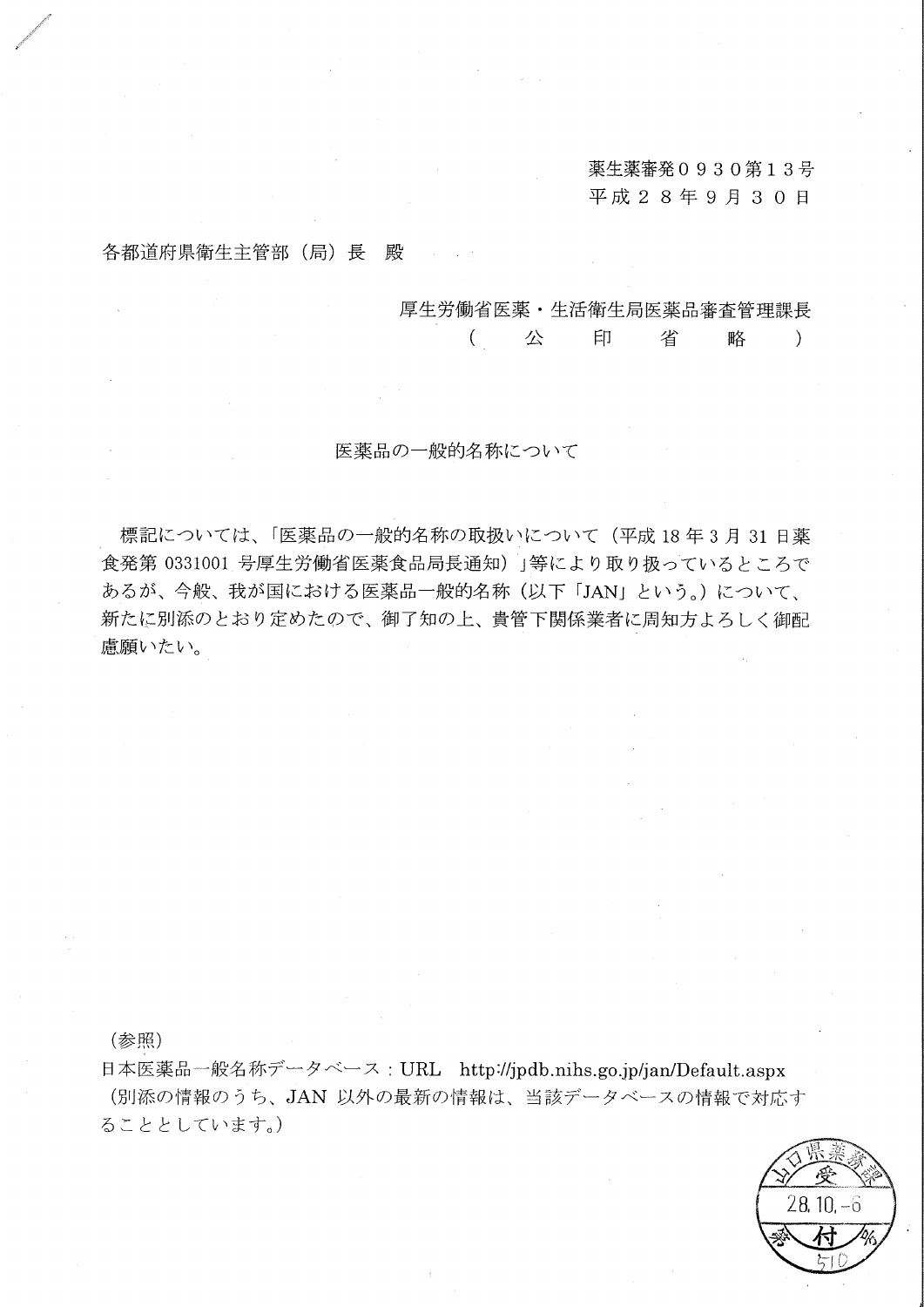別添

(別表2) INN に収載された品目の我が国における医薬品一般的名称

(平成 18 年 3 月 31 日薬食審査発第 0331001 号厚生労働省医薬食品局審査管理課長通知に示す別表2)

登録番号 27-2-B7

JAN(日本名):グセルクマブ(遺伝子組換え)

JAN (英 名) : Guselkumab (Genetical Recombination)

アミノ酸配列及びジスルフィド結合: L鎖

QSVLTQPPSV SGAPGQRVTI SCTGSSSNIG SGYDVHWYQQ LPGTAPKLLI

YGNSKRPSGV PDRFSGSKSG TSASLAITGL QSEDEADYYC ASWTDGLSLV

VFGGGTKLTV LGQPKAAPSV TLFPPSSEEL QANKATLVCL ISDFYPGAVT

VAWKADSSPV KAGVETTTPS KQSNNKYAAS SYLSLTPEQW KSHRSYSCQV

THEGSTVEKT VAPTECS

# H鎖

EVQLVQSGAE VKKPGESLKI SCKGSGYSFS NYWIGWVRQM PGKGLEWMGI IDPSNSYTRY SPSFQGQVTI SADKSISTAY LQWSSLKASD TAMYYCARWY YKPFDVWGQG TLVTVSSAST KGPSVFPLAP SSKSTSGGTA ALGCLVKDYF PEPVTVSWNS GALTSGVHTF PAVLQSSGLY SLSSVVTVPS SSLGTQTYIC NVNHKPSNTK VDKKVEPKSC DKTHTCPPCP APELLGGPSV FLFPPKPKDT LMISRTPEVT CVVVDVSHED PEVKFNWYVD GVEVHNAKTK PREEQY*N*STY RVVSVLTVLH QDWLNGKEYK CKVSNKALPA PIEKTISKAK GQPREPQVYT LPPSRDELTK NQVSLTCLVK GFYPSDIAVE WESNGQPENN YKTTPPVLDS DGSFFLYSKL TVDKSRWQQG NVFSCSVMHE ALHNHYTQKS LSLSPGK

L鎖Q1:部分的ピログルタミン酸;H鎖N297:糖鎖結合;H鎖K447:部分的プロセシング H鎖C226-H鎖C226, H鎖C229-H鎖C229, H鎖C220-L鎖C216: ジスルフィド結合

主な糖鎖の推定構造:

Fuc  $\overline{1}$ GlcNAc-Man **Man-GlcNAc-GlcNAc** GlcNAc-Man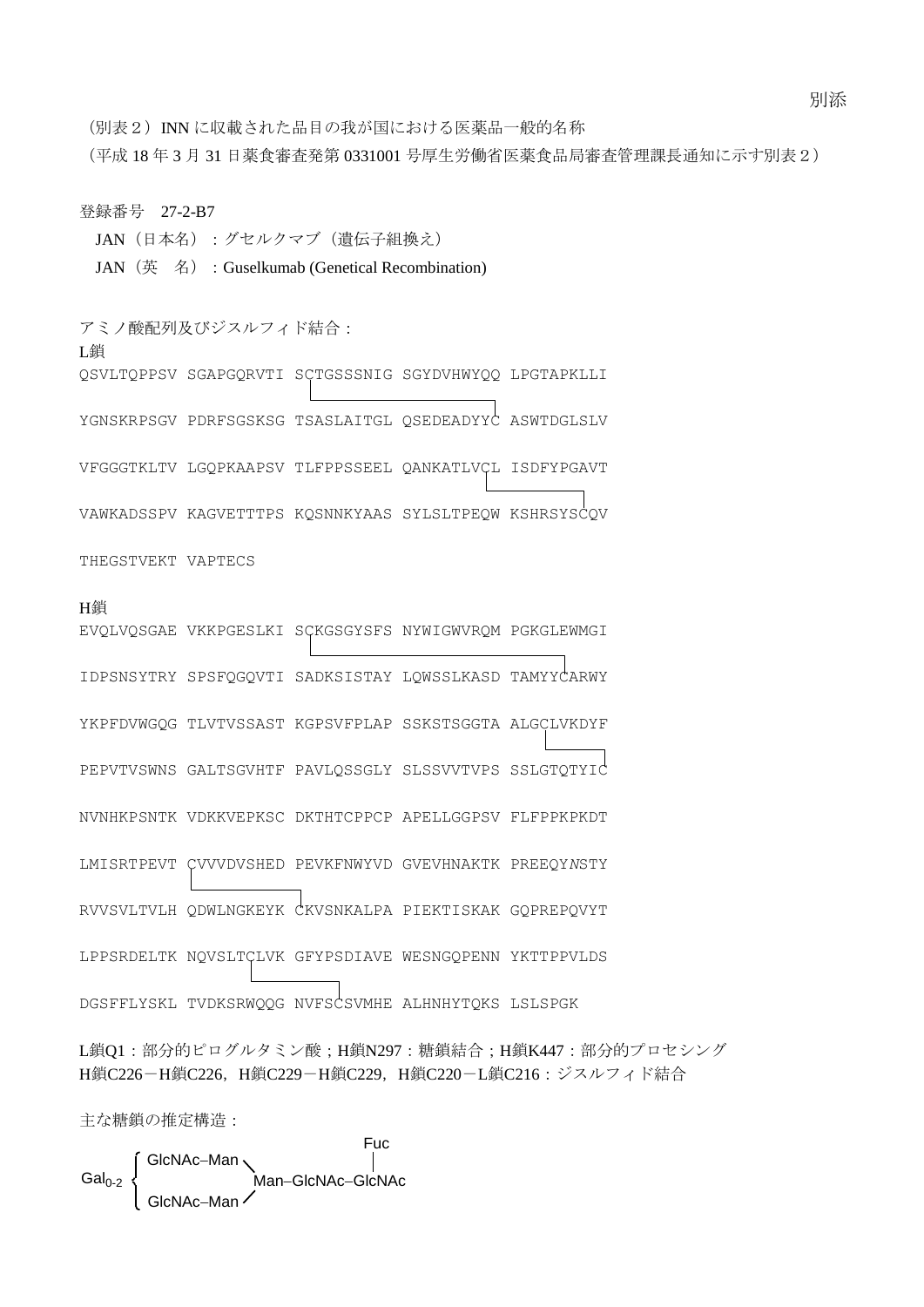C6414H9894N1682O1996S42(タンパク質部分,4 本鎖)

H 鎖: C<sub>2207</sub>H<sub>3394</sub>N<sub>574</sub>O<sub>669</sub>S<sub>16</sub>

 $L$  鎖:  $C_{1000}H_{1557}N_{267}O_{329}S_5$ 

グセルクマブは、ヒトインターロイキン-23 に対する遺伝子組換えヒト IgG1 モノクローナル抗体であ る. グセルクマブは、チャイニーズハムスター卵巣細胞により産生される. グセルクマブは、447 個のア ミノ酸残基からなる H鎖(y1鎖)2 本及び 217 個のアミノ酸残基からなる L 鎖(λ鎖)2 本で構成される 糖タンパク質(分子量:約 146,000)である.

Guselkumab is a recombinant human IgG1 monoclonal antibody against human interleukin-23. Guselkumab is produced in Chinese hamster ovary cells. Guselkumab is a glycoprotein (molecular weight: ca. 146,000) composed of 2 H-chains (γ1-chains) consisting of 447 amino acid residues each and 2 L-chains (λ-chains) consisting of 217 amino acid residues each.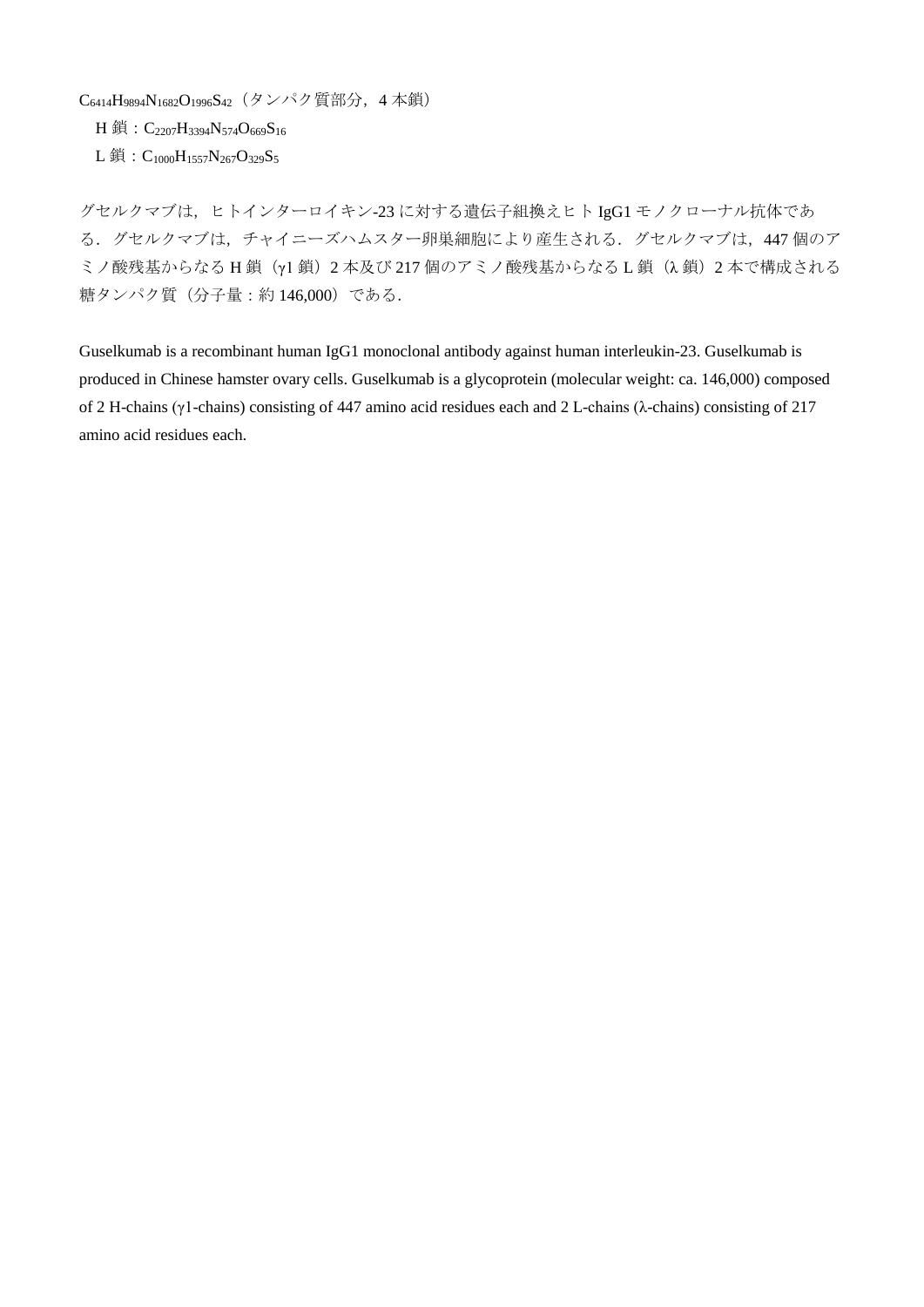登録番号 27-4-B3 JAN(日本名):プラジモチド JAN(英 名):Pradimotide

Ser-Tyr-Gly-Val-Leu-Leu-Trp-Glu-Ile  $C_{53}H_{78}N_{10}O_{14}$ 

プラジモチドは,9 個のアミノ酸残基からなる合成ペプチドであり,ヒト血管内皮増殖因子受容体 1 の 1058  $\sim$ 1066番目のアミノ酸残基に相当する. 化学名は以下の通りである. L-セリル-L-チロシルグリシル-L-バリル-L-ロイシル-L-ロイシル-L-トリプトフィル-L-グルタミル-L-イソロ イシン

Pradimotide is a synthetic peptide corresponding to amino acid residues 1058-1066 of human vascular endothelial growth factor receptor 1. Pradimotide consists of 9 amino acid residues. Chemical name is as follows :

L-Seryl-L-tyrosylglycyl-L-valyl-L-leucyl-L-leucyl-L-tryptophyl-L-glutamyl-L-isoleucine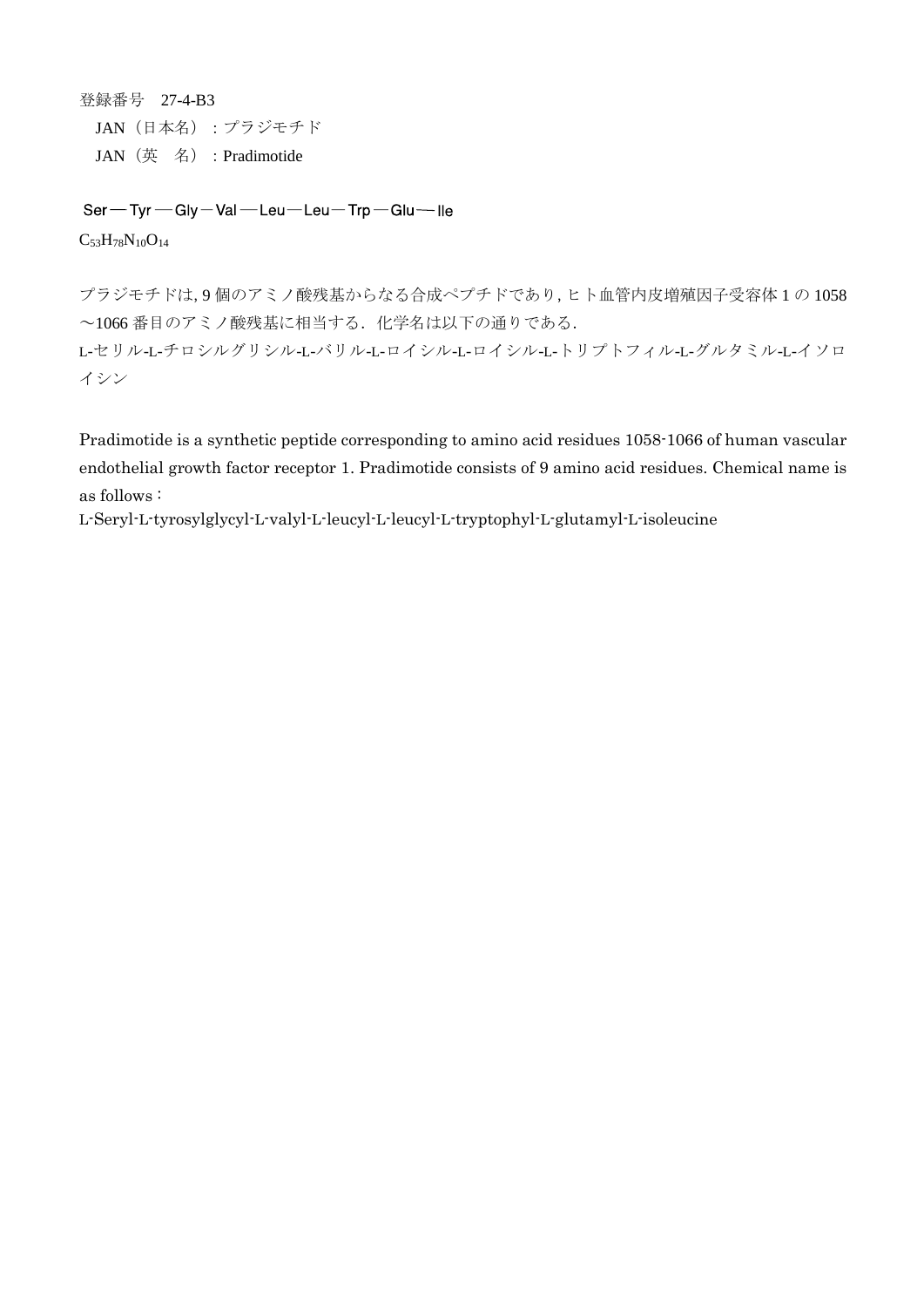登録番号 27-4-B4 JAN(日本名):ラトロモチド JAN(英 名):Latromotide

Lys-Val-Tyr-Leu-Arg-Val-Arg-Pro-Leu-Leu  $C_{60}H_{105}N_{17}O_{12}$ 

ラトロモチドは,10 個のアミノ酸残基からなる合成ペプチドであり,ヒトキネシン様タンパク質 KIF20A の 66~75番目のアミノ酸残基に相当する. 化学名は以下の通りである. L-リシル-L-バリル-L-チロシル-L-ロイシル-L-アルギニル-L-バリル-L-アルギニル-L-プロリル-L-ロイシル-L-ロイシン

Latromotide is a synthetic peptide corresponding to amino acid residues 66-75 of human kinesin-like protein KIF20A. Latromotide consists of 10 amino acid residues. Chemical name is as follows : L-Lysyl-L-valyl-L-tyrosyl-L-leucyl-L-arginyl-L-valyl-L-arginyl-L-prolyl-L-leucyl-L-leucine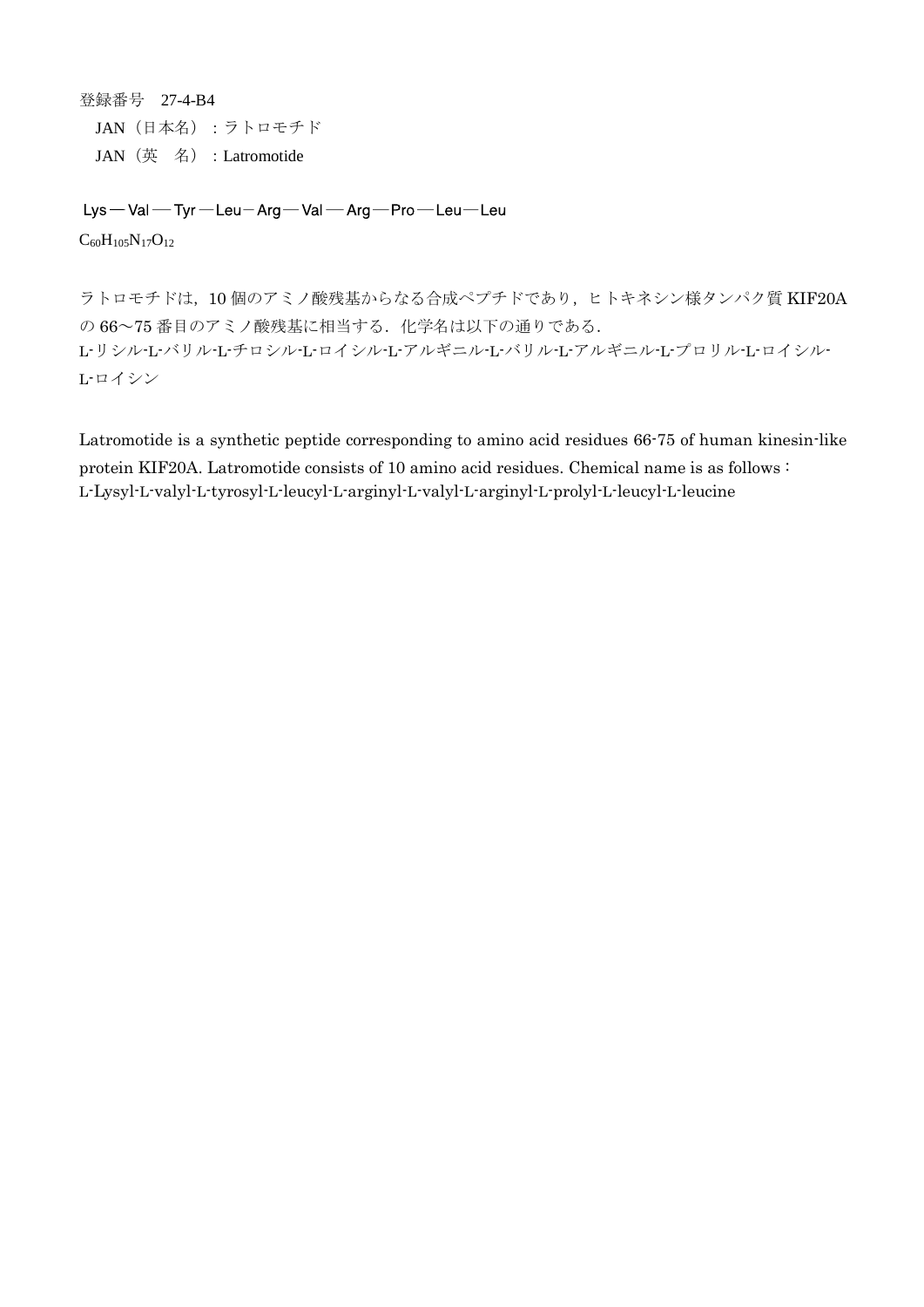### 登録番号 27-4-B9

JAN (日本名):デュルバルマブ (遺伝子組換え) JAN (英名): Durvalumab (Genetical Recombination)

アミノ酸配列及びジスフィルド結合:

#### L鎖

| EIVLTOSPGT | LSLSPGERAT            | LSCRASORVS | SSYLAWYOOK | PGOAPRLLIY |
|------------|-----------------------|------------|------------|------------|
| DASSRATGIP | DRFSGSGSGT            | DFTLTISRLE | PEDFAVYYCO | OYGSLPWTFG |
|            | OGTKVEIKRT VAAPSVFIFP | PSDEOLKSGT | ASVVCLLNNF | YPREAKVOWK |
| VDNALOSGNS | OESVTEODSK            | DSTYSLSSTL | TLSKADYEKH | KVYACEVTHO |
| GLSSPVTKSF | NRGEC                 |            |            |            |

#### H鎖

| <b>EVOLVESGGG</b> | LVOPGGSLRL | SCAASGFTFS        | RYWMSWVROA | PGKGLEWVAN |
|-------------------|------------|-------------------|------------|------------|
| IKODGSEKYY        | VDSVKGRFTI | SRDNAKNSLY        | LOMNSLRAED | TAVYYCAREG |
| GWFGELAFDY        | WGOGTLVTVS | SASTKGPSVF        | PLAPSSKSTS | GGTAALGCLV |
| KDYFPEPVTV        | SWNSGALTSG | VHTFPAVLOS        | SGLYSLSSVV | TVPSSSLGTO |
| TYICNVNHKP        | SNTKVDKRVE | PKSCDKTHTC        | PPCPAPEFEG | GPSVFLFPPK |
| PKDTLMISRT        | PEVTCVVVDV | SHEDPEVKFN        | WYVDGVEVHN | AKTKPREEOY |
| NSTYRVVSVL        | TVLHODWLNG | KEYKCKVSNK        | ALPASIEKTI | SKAKGOPREP |
| OVYTLPPSRE        | EMTKNOVSLT | CLVKGFYPSD        | IAVEWESNGO | PENNYKTTPP |
| VLDSDGSFFL        | YSKLTVDKSR | <b>WOOGNVFSCS</b> | VMHEALHNHY | TOKSLSLSPG |

K

H鎖 E1: 部分的ピログルタミン酸; H鎖 N301: 糖鎖結合; H鎖 K451: 部分的プロセシング L鎖C215-H鎖C224, H鎖C230-H鎖C230, H鎖C233-H鎖C233:ジスルフィド結合

主な糖鎖の推定構造:

$$
\text{Gal}_{0\text{-}2}\left\{\begin{array}{l}(\beta 1\text{-}4)\text{GlcNAc}(\beta 1\text{-}2)\text{Man}(\alpha 1\text{-}6)\\|\beta 1\text{-}4)\text{GlcNAc}(\beta 1\text{-}2)\text{Man}(\alpha 1\text{-}3)\end{array}\right.\text{Nan}(\beta 1\text{-}4)\text{GlcNAc}(\beta 1\text{-}4)\text{GlcNAc}
$$

 $C_{6502}H_{10018}N_{1742}O_{2024}S_{42}$  (タンパク質部分, 4本鎖)

H 鎖 C<sub>2212</sub>H<sub>3401</sub>N<sub>589</sub>O<sub>677</sub>S<sub>16</sub>

L鎖  $C_{1039}H_{1612}N_{282}O_{335}S_5$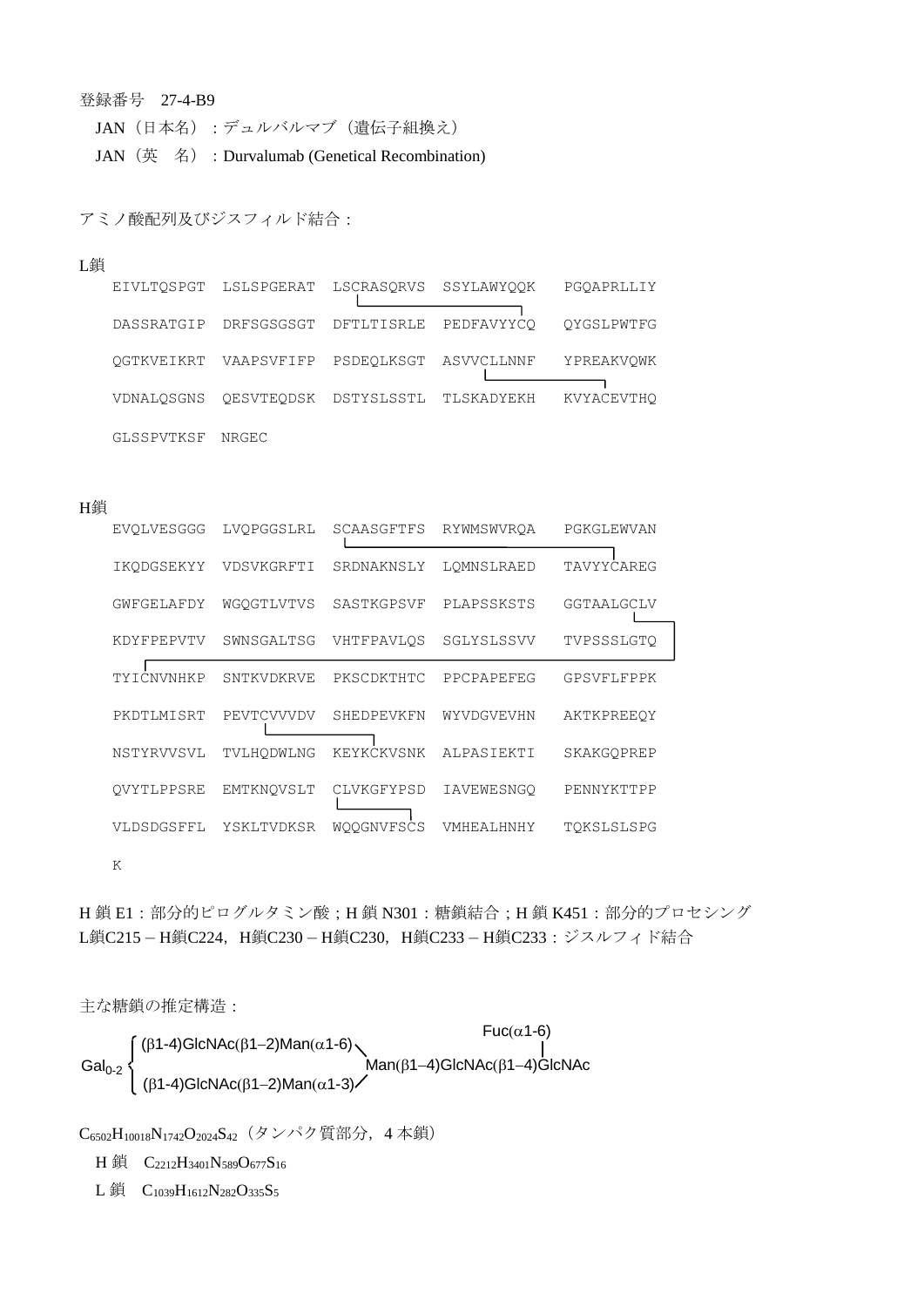デュルバルマブは、ヒトプログラム細胞死リガンド1 (PD-L1)に対する遺伝子組換えヒト IgG1 モノクロ ーナル抗体である.デュルバルマブは,チャイニーズハムスター卵巣細胞により産生される.デュルバル マブは, 451 個のアミノ酸残基からなる H 鎖 (γ1 鎖) 2 本及び 215 個のアミノ酸残基からなる L 鎖(κ 鎖)2 本で構成される糖タンパク質(分子量:約 149,000)である.

Durvalumab is a recombinant human IgG1 monoclonal antibody against human programmed cell death-ligand 1 (PD-L1). Durvalumab is produced in Chinese hamster ovary cells. Durvalumab is a glycoprotein (molecular weight: ca 149,000) composed of 2 H-chains (γ1-chains) consisting of 451 amino acid residues each and 2 L-chains (κchains) consisting of 215 amino acid residues each.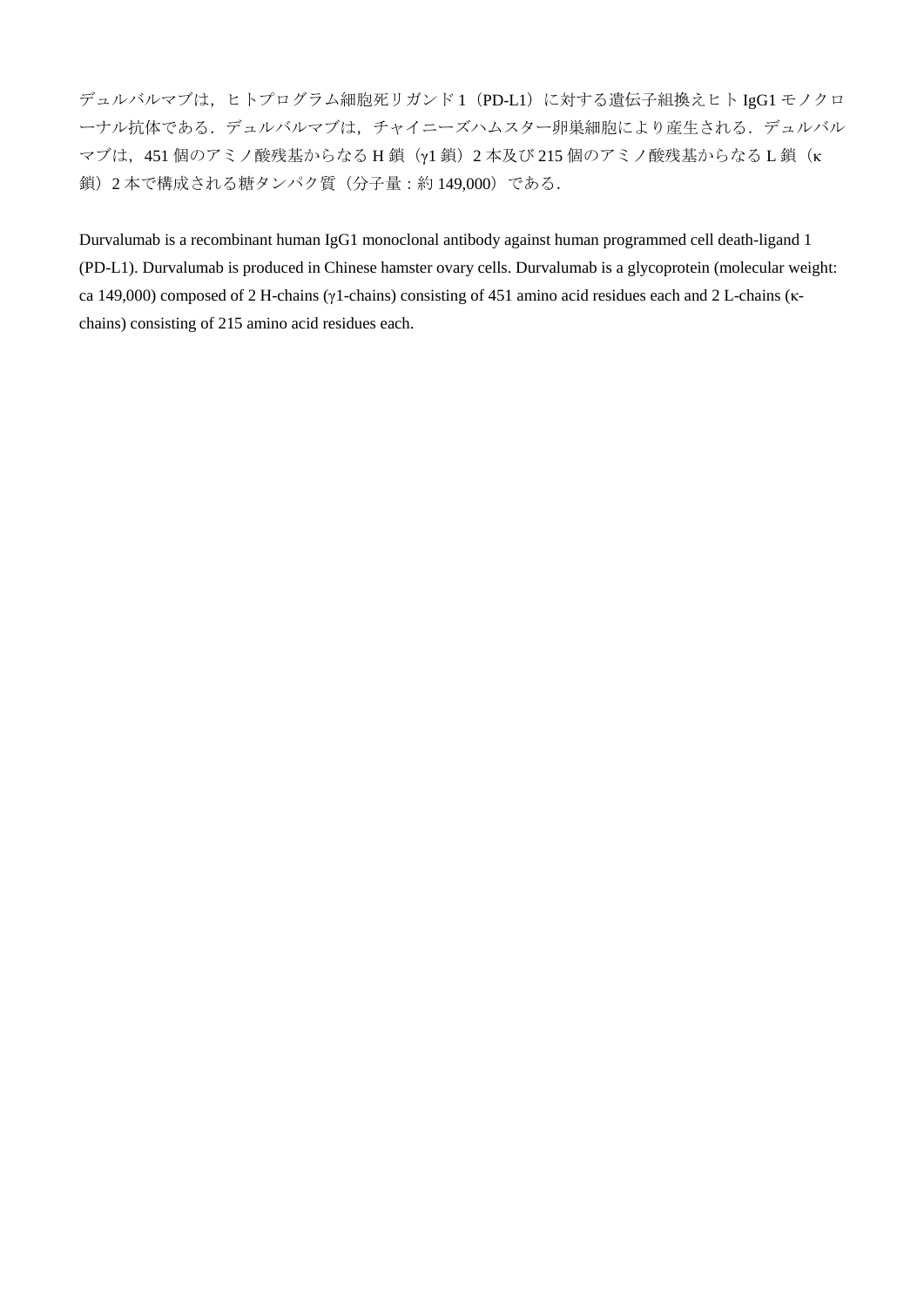登録番号 27-4-B12

JAN(日本名):テジゾリドリン酸エステル

JAN (英名): Tedizolid Phosphate



# $C_{17}H_{16}FN_{6}O_{6}P$

リン酸二水素(5*R*)-(3-{3-フルオロ-4-[6-(2-メチル-2*H*-テトラゾール-5-イル)ピリジン-3-イル]フェニル}-2-オ キソオキサゾリジン-5-イル)メチル

(5*R*)-(3-{3-Fluoro-4-[6-(2-methyl-2*H*-tetrazol-5-yl)pyridin-3-yl]phenyl}-2-oxooxazolidin-5-yl)methyl dihydrogen phosphate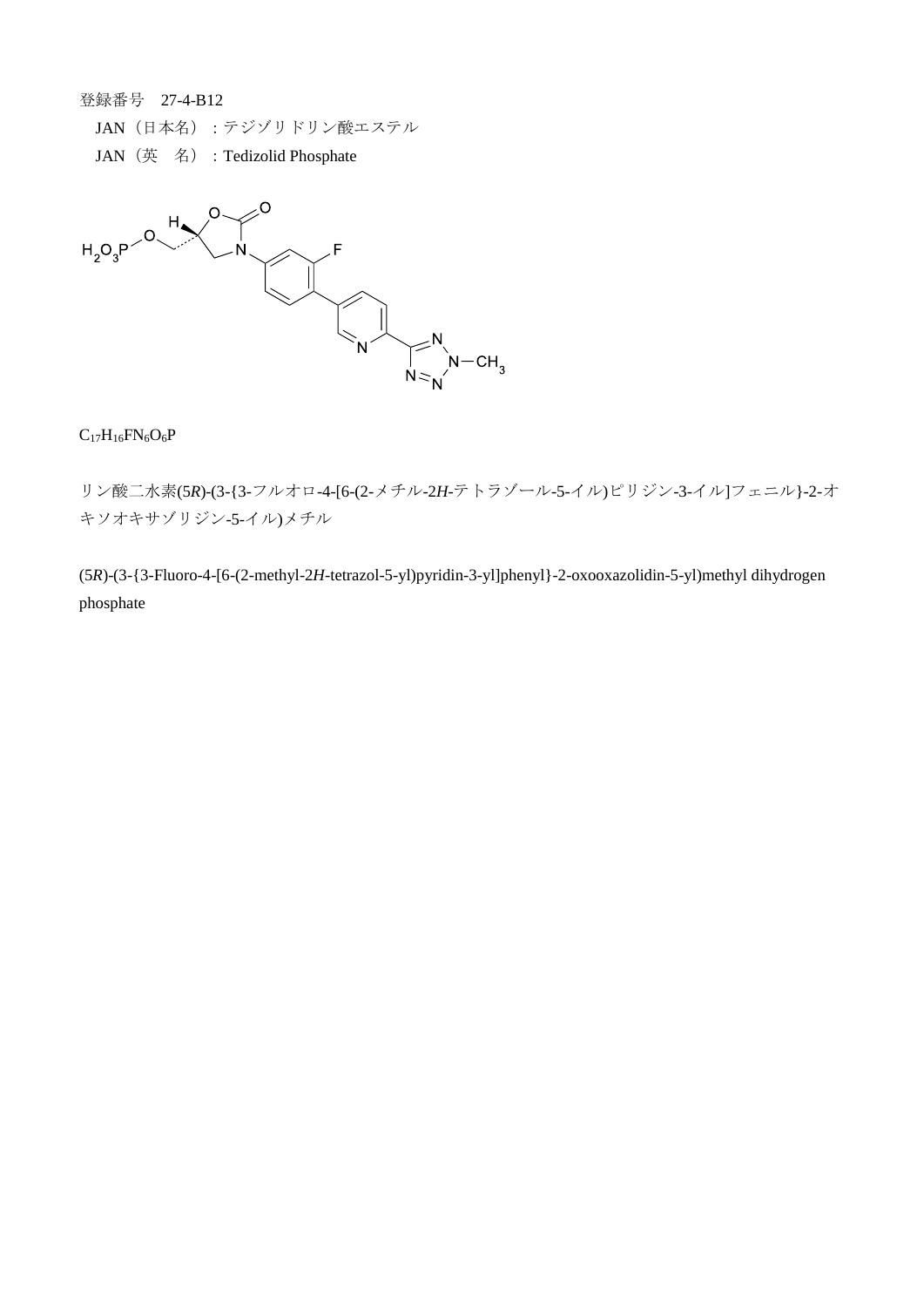登録番号 27-4-B13 JAN(日本名):ポサコナゾール JAN(英 名):Posaconazole



 $C_{37}H_{42}F_{2}N_{8}O_{4}$ 

4-(4-{4-[4-({(3*R*,5*R*)-5-(2,4-ジフルオロフェニル)-5-[(1*H*-1,2,4-トリアゾール-1-イル)メチル]テトラヒドロフ ラン-3-イル}メトキシ)フェニル]ピペラジン-1-イル}フェニル)-2-[(2*S*,3*S*)-2-ヒドロキシペンタン-3-イル]- 2,4-ジヒドロ-3*H*-1,2,4-トリアゾール-3-オン

4-(4-{4-[4-({(3*R*,5*R*)-5-(2,4-Difluorophenyl)-5-[(1*H*-1,2,4-triazol-1-yl)methyl]tetrahydrofuran-3-yl}methoxy)phenyl]piperazin-1-yl}phenyl)-2-[(2*S*,3*S*)-2-hydroxypentan-3-yl]- 2,4-dihydro-3*H*-1,2,4-triazol-3-one